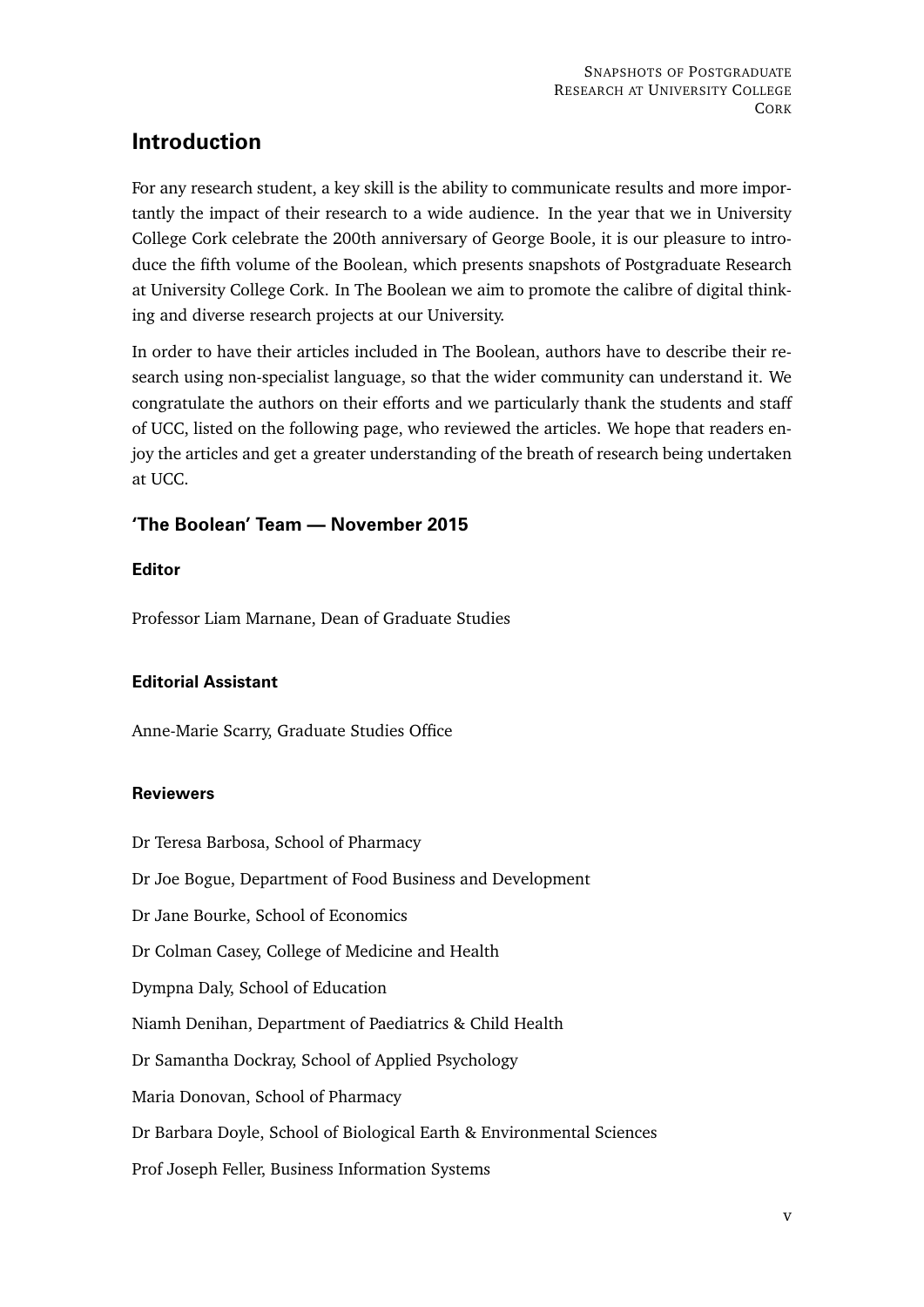#### SNAPSHOTS OF POSTGRADUATE RESEARCH AT UNIVERSITY COLLEGE **CORK**

Dr Eoin Fleming, School of Biochemistry and Cell Biology Christine Gaffney, School of Applied Social Studies James Edward Gallagher, School of Pharmacy Anushka Gangnaik, Department of Chemistry Emilie Ghio, School of Law Dr Brendan Griffin, School of Pharmacy Ciara Harty, School of Medicine Prof Mark Hutchinson, Department of Accounting, Finance and Information Systems Dr Aislinn Joy, School of Medicine Dr JJ Keating, School of Pharmacy Dr Elizabeth Kiely, School of Applied Social Studies Nina Konstantinidou, Department of Microbiology Dr Patricia Leahy — Warren, School of Nursing and Midwifery Laura Lee, School of Applied Psychology Dr Eoin Lettice, School of Biological Earth & Environmental Sciences Marie Luise Theuerkauf, Department of Early and Medieval Irish Dr Orla Lynch, Department of Sociology Susan Martin, School of Applied Social Studies Aoife Mc Gillicuddy, School of Pharmacy Carol McCarthy, School of Pharmacy Dr Florence McCarthy, Department of Chemistry Dr Pat Meere, School of Biological Earth & Environmental Sciences Karen Moloney, School of English Kellie Morrissey, School of Applied Psychology Dr Kevin Murphy, Department of Anatomy and Neuroscience Dr Orla Murphy, School of English Dr Deirdre Murray, Department of Paediatrics & Child Health Dr Mervyn O'Driscoll, School of History Prof Ken O'Halloran, Department of Physiology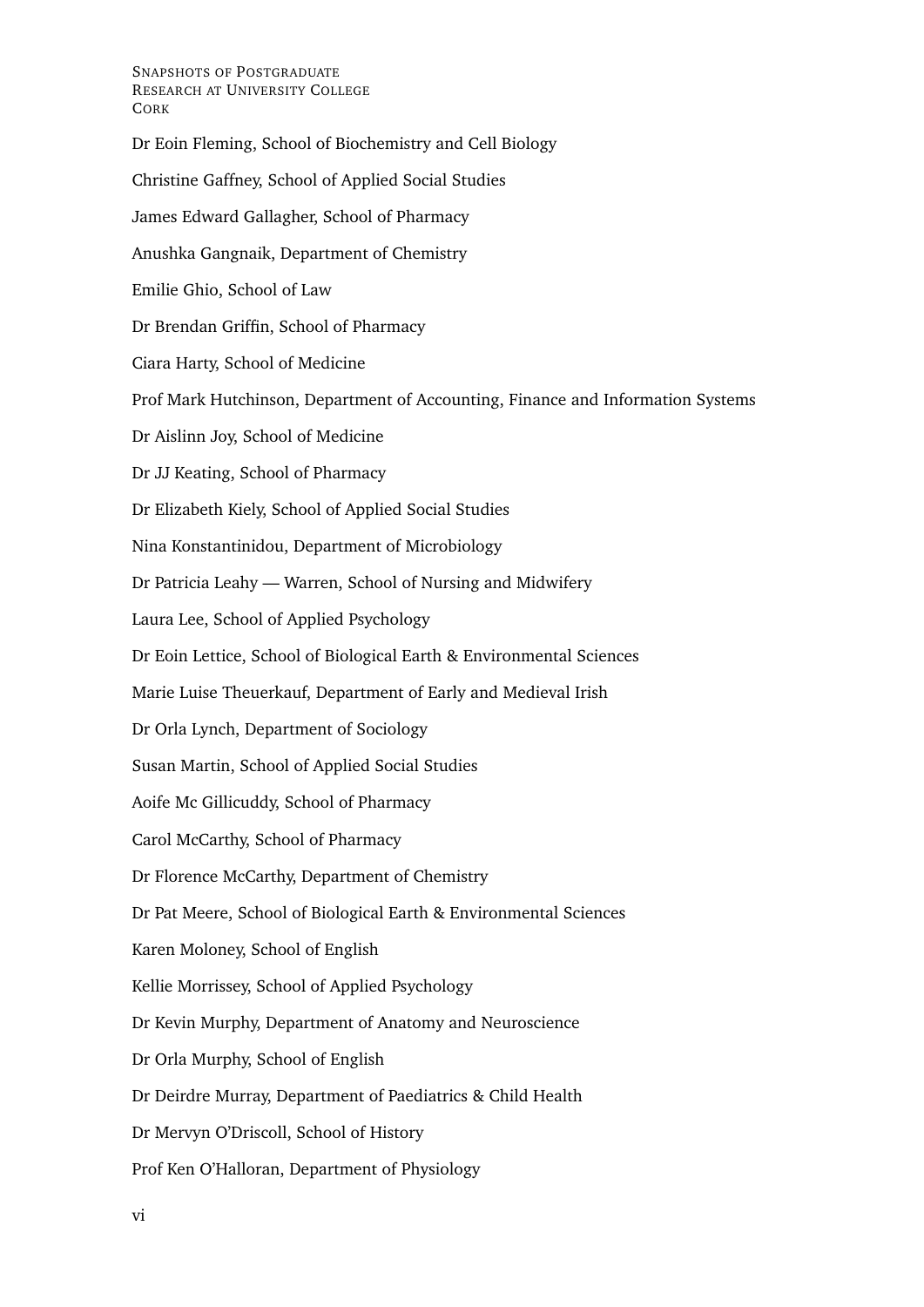Andrew O'Leary, Department of Physiology Dr Conor O'Mahony, School of Law Dr Maureen O'Connor, School of English Karen O'Leary, School of Applied Psychology Dr Jacqui O'Riordan, School of Applied Social Studies Joseph O'Shea, School of Pharmacy Dr Niall O'Sullivan, School of Economics Kevin O'Sullivan, School of Law Marc O'Sullivan, Department of Paediatrics & Child Health Prof. Ronan O'Sullivan, Department of Surgery Rosemary O'Sullivan, School of Law Elliot Payne, School of Law Laura Pomeroy, School of English Dr Ruth Ramsay, School of Biological Earth & Environmental Sciences Dr Brendan Richardson, Department of Management and Marketing Dr Ken Rooney, School of English Eileen Russell, School of Biological Earth & Environmental Sciences Dr David Sammon, Business Information Systems Steve Warren, School of Applied Psychology

# **The Boolean Team also wish to thank the following people for their invaluable assistance.**

- $\Box$  Áine Flynn, Graduate Studies Office
- $\Box$  Peter Flynn, IT Services
- $\Box$  Breda Herlihy, Boole Library
- $\Box$  Catherine Maguire, UCC Academy
- $\Box$  Gretta McCarthy, Academic Secretariat

For comments or queries, please contact boolean@ucc.ie